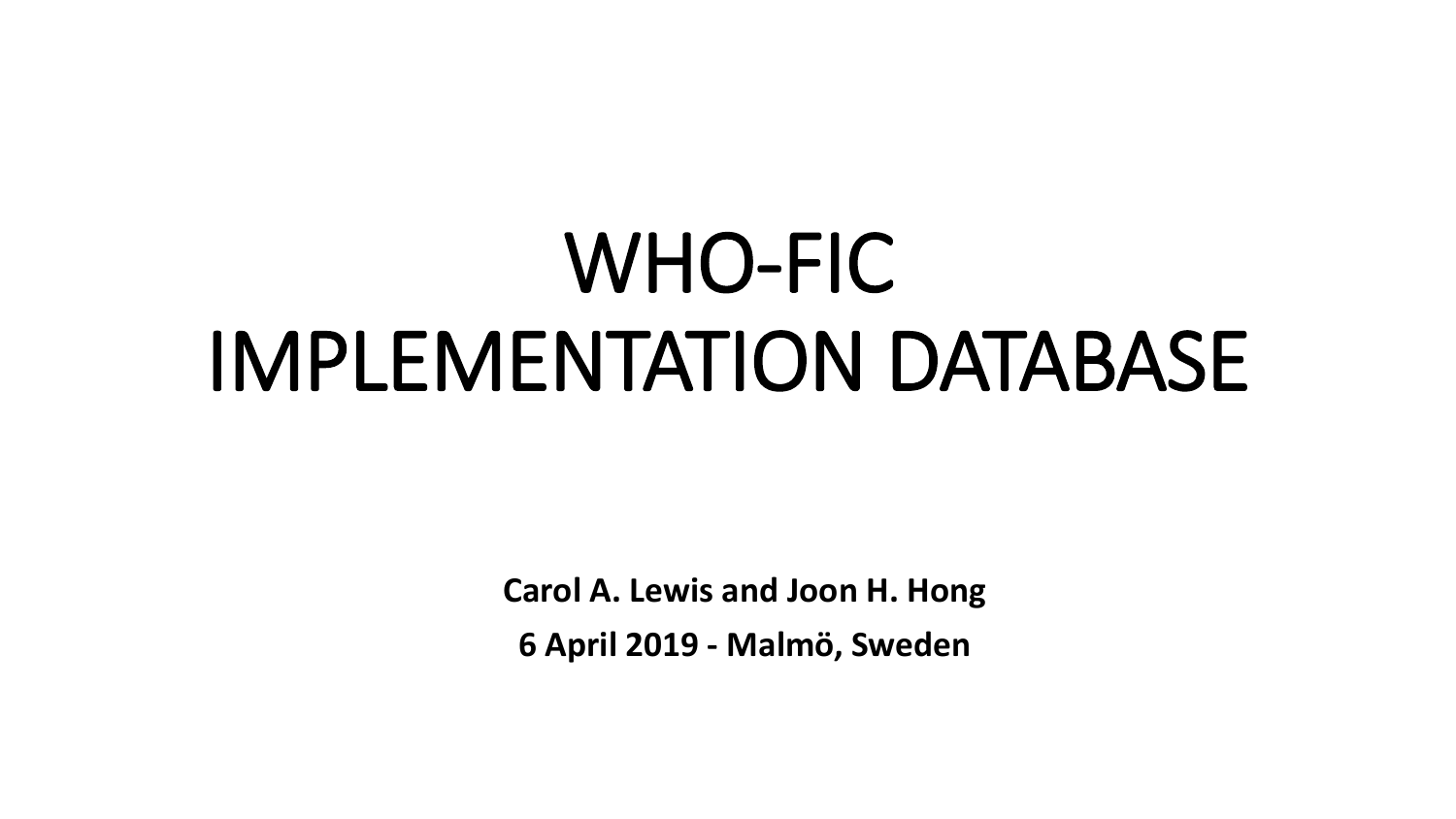## BACKGROUND

- **The WHO-FIC implementation data base has been part of the EIC strategic work plan for a number of years**
- **Efforts have been directed to promoting member countries to submit data to the database**
- **The ICD part of the questionnaire has been simplified and is pending approval by WHO**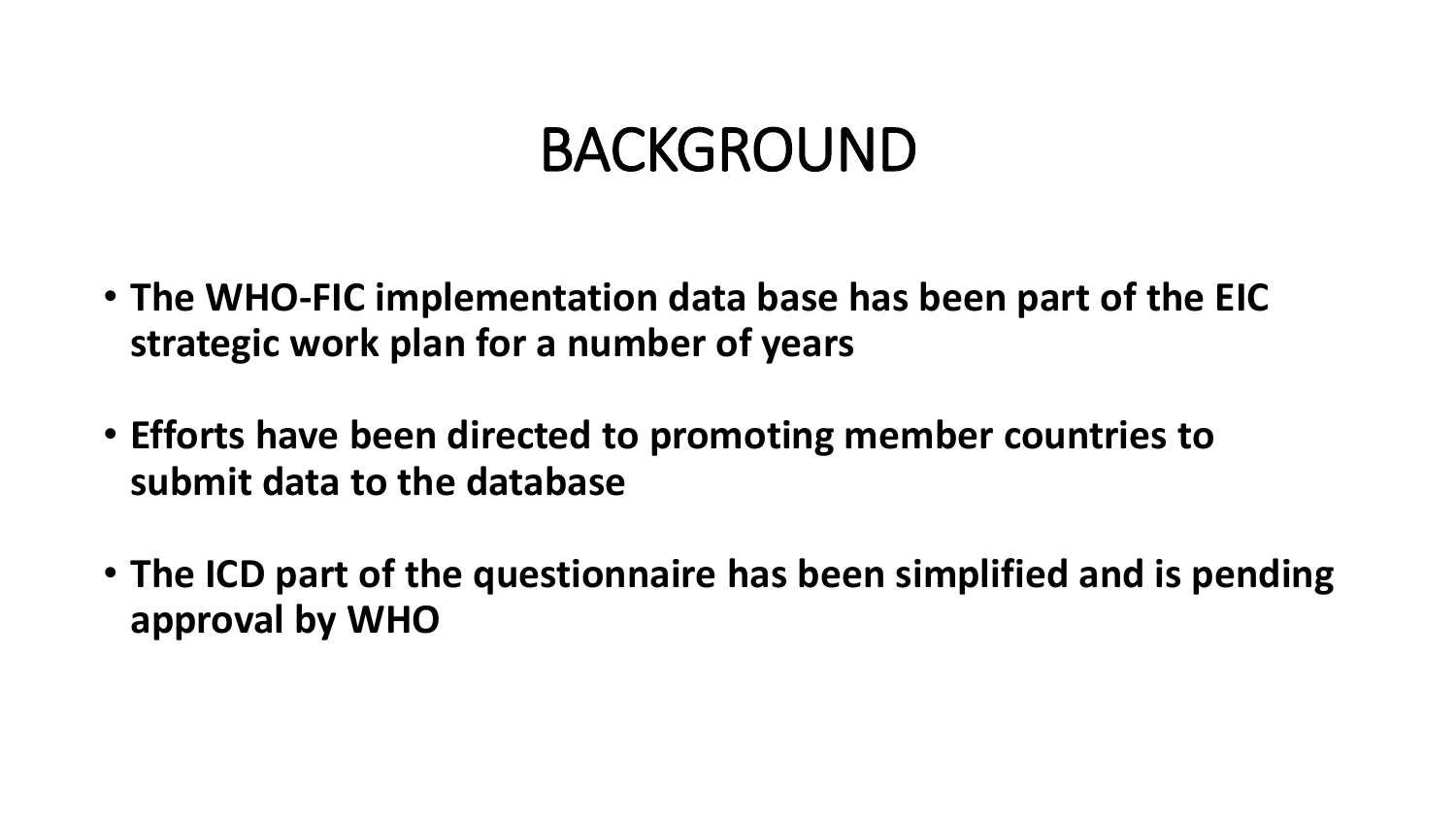## SUGGESTED FUTURE ACTIVITIES

- **Evaluate the quality of the data submitted to WHO, e.g.**
	- **Percent of hospitals with compulsory reporting from which discharge data are actually received**
	- **Percent of hospital discharges for which information is received on a timely basis**
	- **Source of notifiable disease data and the coverage**
- **Take steps to correct any deficiencies in order to**
	- **Improve the quality of the data in the Global Health Observatory**
	- **Help prepare for the implementation of ICD-11**